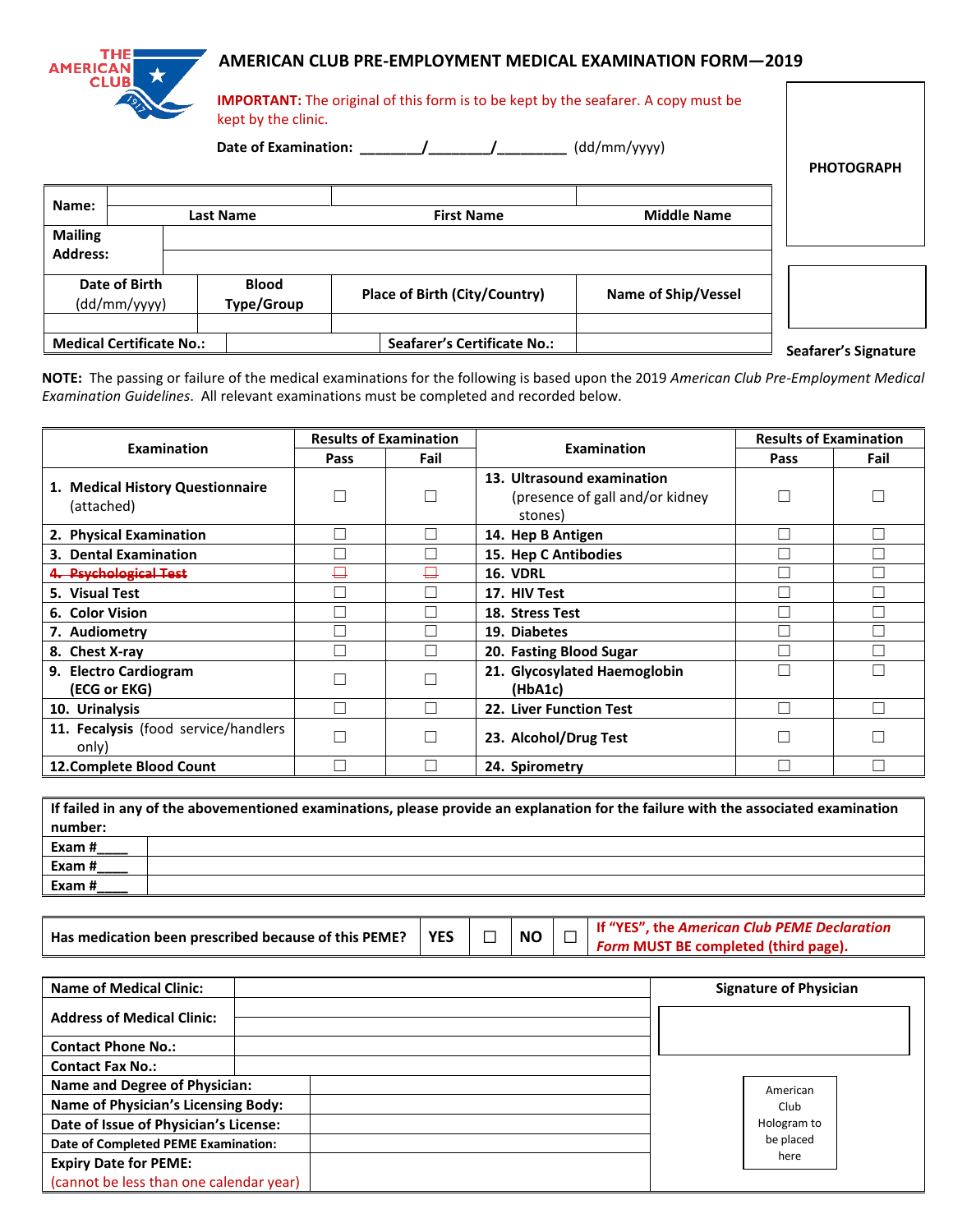## **AMERICAN CLUB MEDICAL HISTORY QUESTIONNAIRE—2019**

| <b>AMERICAN</b>                                                  | <b>CLUB</b>                                                                |            | physician.            | Doctor's Initials: __________                                        |                            |                 |                           |                                                                           | AIVIENICAIN CEOD IVIEDICAE HISTON I QUESTIONNAINE—Z013<br><b>IMPORTANT:</b> This medical history form must be completed in the presence of the clinic<br>American Club Hologram Sticker No. (from previous page): |                  |                            |                 |                                   |                                        | <b>PHOTOGRAPH</b> |        |
|------------------------------------------------------------------|----------------------------------------------------------------------------|------------|-----------------------|----------------------------------------------------------------------|----------------------------|-----------------|---------------------------|---------------------------------------------------------------------------|-------------------------------------------------------------------------------------------------------------------------------------------------------------------------------------------------------------------|------------------|----------------------------|-----------------|-----------------------------------|----------------------------------------|-------------------|--------|
| Name:<br><b>Middle Name</b><br><b>First Name</b>                 |                                                                            |            |                       |                                                                      |                            |                 |                           |                                                                           |                                                                                                                                                                                                                   |                  |                            |                 |                                   |                                        |                   |        |
| <b>Last Name</b>                                                 |                                                                            |            |                       |                                                                      |                            |                 |                           |                                                                           |                                                                                                                                                                                                                   |                  |                            |                 |                                   |                                        |                   |        |
| <b>Home Address:</b>                                             |                                                                            |            |                       |                                                                      |                            |                 |                           |                                                                           |                                                                                                                                                                                                                   |                  |                            |                 |                                   |                                        |                   |        |
| Date of Birth<br>(dd/mm/yyyy)                                    |                                                                            |            |                       | Phone No.                                                            | Seaman's Certificate No.   |                 |                           |                                                                           |                                                                                                                                                                                                                   |                  |                            | <b>Employer</b> |                                   |                                        |                   |        |
|                                                                  | In case of emergency, notify:                                              |            |                       |                                                                      |                            |                 |                           |                                                                           | <b>Relationship:</b>                                                                                                                                                                                              |                  |                            |                 |                                   | Seafarer's Signature                   |                   |        |
| <b>Address:</b>                                                  |                                                                            |            |                       |                                                                      |                            |                 |                           |                                                                           | <b>Phone No.:</b>                                                                                                                                                                                                 |                  |                            |                 |                                   |                                        |                   |        |
|                                                                  | <b>Personal Physician or Clinic:</b>                                       |            |                       |                                                                      |                            |                 |                           |                                                                           | <b>Physician's Phone No.:</b>                                                                                                                                                                                     |                  |                            |                 |                                   |                                        |                   |        |
| <b>Address:</b>                                                  |                                                                            |            |                       |                                                                      |                            |                 |                           |                                                                           |                                                                                                                                                                                                                   |                  |                            |                 |                                   |                                        |                   |        |
|                                                                  |                                                                            |            | <b>Family History</b> |                                                                      |                            |                 |                           |                                                                           | Have you received treatment for the following?                                                                                                                                                                    |                  |                            |                 |                                   |                                        |                   |        |
|                                                                  |                                                                            | <b>YES</b> | <b>NO</b>             |                                                                      |                            | <b>YES</b>      | <b>NO</b>                 |                                                                           |                                                                                                                                                                                                                   |                  | <b>YES</b>                 | NO.             |                                   |                                        | <b>YES</b>        | NO.    |
| <b>Diabetes</b>                                                  |                                                                            | $\Box$     | $\Box$                | Cancer                                                               |                            | $\Box$          | $\Box$                    |                                                                           | <b>Diabetes</b>                                                                                                                                                                                                   | $\Box$           |                            | $\Box$          | Jaundice or Hepatitis             |                                        | $\Box$            | □      |
|                                                                  | High Blood Pressure                                                        | $\Box$     | $\Box$                | <b>Mental Illness</b>                                                | $\Box$                     |                 |                           |                                                                           | <b>Heart Trouble</b>                                                                                                                                                                                              |                  | $\Box$                     | $\Box$          | <b>Dizziness</b>                  |                                        | П                 | □      |
| <b>Heart Disease</b>                                             |                                                                            | $\Box$     | □                     |                                                                      | $\Box$<br>Epilepsy/Seizure |                 |                           | <b>High Blood Pressure</b>                                                |                                                                                                                                                                                                                   | $\Box$           |                            | $\Box$          | <b>Back Problems</b>              |                                        | П                 | П      |
|                                                                  | If "YES" to any of the above, please explain:                              |            |                       |                                                                      |                            |                 |                           |                                                                           | Shortness of Breath                                                                                                                                                                                               | $\Box$           |                            | $\Box$          | Slipped Disk                      |                                        | □                 | □      |
|                                                                  |                                                                            |            |                       |                                                                      |                            |                 |                           |                                                                           | Chest Pain                                                                                                                                                                                                        | $\Box$           |                            | $\Box$          | <b>Wrist Problems</b>             |                                        | □                 | □      |
|                                                                  |                                                                            |            |                       |                                                                      |                            |                 | Chronic Cough             | $\Box$                                                                    |                                                                                                                                                                                                                   | $\Box$           | <b>Fractured Vertebrae</b> |                 | □                                 | □                                      |                   |        |
| Any other major medical or physical conditions?                  |                                                                            |            |                       |                                                                      |                            | Asthma          | Tuberculosis              | $\Box$<br>$\Box$                                                          |                                                                                                                                                                                                                   | $\Box$<br>$\Box$ | Arthritis/Gout             |                 | П<br>П                            | □<br>□                                 |                   |        |
|                                                                  |                                                                            |            |                       |                                                                      |                            |                 |                           |                                                                           | <b>Rheumatic Fever</b>                                                                                                                                                                                            | ⊔                |                            | $\Box$          | Kidney Problems<br>Cancer/Tumor   |                                        | □                 | $\Box$ |
|                                                                  |                                                                            |            |                       |                                                                      |                            |                 | <b>Frequent Headaches</b> | ⊔                                                                         |                                                                                                                                                                                                                   | $\Box$           | Rash or Skin Problems      |                 | □                                 | $\Box$                                 |                   |        |
|                                                                  | <b>MALE ONLY</b>                                                           | <b>YES</b> | NO.                   | <b>FEMALE ONLY</b>                                                   |                            | <b>YES</b>      | NO.                       |                                                                           | <b>Vision Problems</b>                                                                                                                                                                                            | □                |                            | $\Box$          |                                   | Hernia/Hydrocele                       |                   | □      |
| <b>Prostate Problems</b>                                         |                                                                            | □          | □                     | Pregnancy                                                            |                            | $\Box$          | $\Box$                    |                                                                           | 20/20 Vision                                                                                                                                                                                                      | $\Box$           |                            | $\Box$          | Varicose Veins                    |                                        | □<br>□            | □      |
| <b>Testicular Lumps</b>                                          |                                                                            | $\Box$     | $\Box$                | <b>Breast Lumps</b>                                                  |                            | $\Box$          | $\Box$                    |                                                                           | Epilepsy/Seizure                                                                                                                                                                                                  | $\Box$           |                            | $\Box$          | Drug Problems                     |                                        | □                 | □      |
| Penile Discharge                                                 |                                                                            | $\Box$     | $\Box$                | Menstrual Issues                                                     |                            | □               | $\Box$                    |                                                                           | <b>Hearing Problems</b>                                                                                                                                                                                           | $\Box$           |                            | $\Box$          | Mental Breakdown                  |                                        | □                 | □      |
|                                                                  | If "YES" to any of the above, please explain:                              |            |                       |                                                                      |                            |                 |                           |                                                                           | Psychological Impairment, Depression or Mental Illness                                                                                                                                                            |                  |                            |                 |                                   | □                                      | П                 |        |
|                                                                  |                                                                            |            |                       |                                                                      |                            |                 |                           |                                                                           | <b>Sexually Transmitted Disease</b>                                                                                                                                                                               |                  |                            |                 |                                   |                                        |                   |        |
|                                                                  |                                                                            |            |                       |                                                                      |                            |                 |                           | <b>Allergies</b><br><b>NO</b><br>YES                                      |                                                                                                                                                                                                                   |                  |                            |                 |                                   |                                        |                   |        |
|                                                                  |                                                                            |            |                       |                                                                      |                            | <b>YES</b><br>П | <b>NO</b><br>П            |                                                                           | Do you have any allergies?                                                                                                                                                                                        |                  |                            |                 |                                   | П                                      |                   | П      |
|                                                                  | Are you currently under a doctor's care?<br>If "YES", for what problem(s)? |            |                       |                                                                      |                            |                 |                           |                                                                           | If you have allergies, please describe:                                                                                                                                                                           |                  |                            |                 |                                   |                                        |                   |        |
|                                                                  |                                                                            |            |                       | Physician's name and address (if different from the one noted above) |                            |                 |                           |                                                                           |                                                                                                                                                                                                                   |                  |                            |                 |                                   |                                        |                   |        |
|                                                                  |                                                                            |            |                       |                                                                      |                            |                 |                           |                                                                           |                                                                                                                                                                                                                   |                  |                            |                 |                                   |                                        |                   |        |
|                                                                  |                                                                            |            |                       | Have you had surgeries or have been hospitalized?                    |                            | П               | ш                         |                                                                           |                                                                                                                                                                                                                   | <b>YES</b>       |                            |                 |                                   |                                        |                   |        |
|                                                                  |                                                                            |            |                       | If "YES", provide the date(s) and give details below:                |                            |                 |                           |                                                                           |                                                                                                                                                                                                                   | $\Box$           | <b>NO</b><br>□             |                 |                                   |                                        |                   |        |
|                                                                  |                                                                            |            |                       |                                                                      |                            |                 |                           | Do you smoke?<br>If "YES", how long?<br>If "YES", how many packs per day? |                                                                                                                                                                                                                   |                  |                            |                 |                                   |                                        |                   |        |
| Date of last Tetanus vaccination:<br>(dd/mm/yyyy)                |                                                                            |            |                       |                                                                      |                            |                 |                           | Do you drink                                                              |                                                                                                                                                                                                                   |                  |                            |                 | If "YES", how much and how often: |                                        |                   |        |
| List other vaccinations/dates:                                   |                                                                            |            |                       |                                                                      |                            |                 | alcohol?                  |                                                                           | $\Box$                                                                                                                                                                                                            | □                |                            |                 |                                   |                                        |                   |        |
|                                                                  |                                                                            |            |                       |                                                                      |                            | (dd/mm/yyyy)    |                           |                                                                           | Do you use or take<br>any drugs?                                                                                                                                                                                  | $\Box$           | $\Box$                     | used:           |                                   | If "YES", name the drugs and how often |                   |        |
| Date of last dental cleaning:<br>Date of any recent dental work: |                                                                            |            |                       |                                                                      | (dd/mm/yyyy)               |                 |                           |                                                                           |                                                                                                                                                                                                                   |                  |                            |                 |                                   |                                        |                   |        |
|                                                                  |                                                                            |            |                       |                                                                      |                            | (dd/mm/yyyy)    |                           |                                                                           | Are you presently on any medication(s)?                                                                                                                                                                           |                  |                            |                 |                                   | <b>YES</b>                             | <b>NO</b>         | $\Box$ |
|                                                                  |                                                                            |            |                       |                                                                      |                            |                 |                           |                                                                           | If "YES", please list prescription and over the counter medications you take                                                                                                                                      |                  |                            |                 |                                   |                                        |                   |        |
|                                                                  | $\Box$ Excellent                                                           |            | $\Box$ Good           | Overall, would you say that your health is (please check only one):  |                            | $\Box$ Fair     |                           |                                                                           | regularly:                                                                                                                                                                                                        |                  |                            |                 |                                   |                                        |                   |        |
| <b>DECLARATION</b>                                               |                                                                            |            |                       |                                                                      |                            |                 |                           |                                                                           |                                                                                                                                                                                                                   |                  |                            |                 |                                   |                                        |                   |        |

**DECLARATION**

**THE** 

I, \_\_\_\_\_\_\_\_\_\_\_\_\_\_\_\_\_\_\_\_\_\_\_\_\_\_\_\_\_\_\_\_\_\_\_\_\_\_\_\_, Seaman's Number \_\_\_\_\_\_\_\_\_\_\_\_\_\_\_, **Hereby Declare that** I have made full disclosure of all of my medical history to the Doctors and staff of this Clinic. I am aware that the information supplied by forms the basis upon which I will be offered employment as a Seafarer. I understand that in the event of any misrepresentation either by statement or omission I will lose the right to benefit from sick pay and / or compensation which would otherwise be due under the Contract of Employment or under any Collective Bargaining Agreement. **I Also Hereby** consent to my medical records being made available upon demand to my employers and/or the Owners and/or Insurance of the Vessel or their authorized representatives.